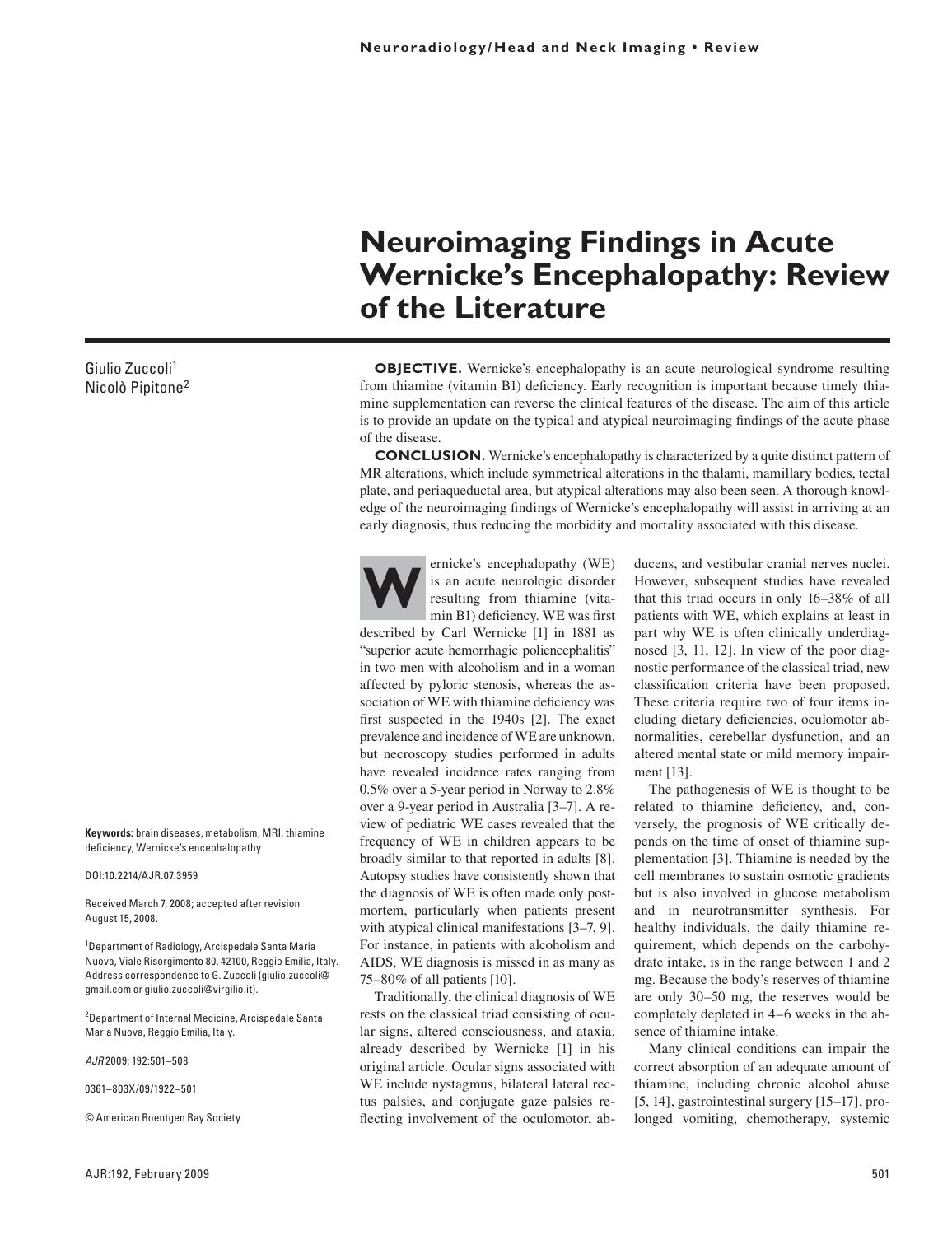infectious and noninfectious diseases, and dietary unbalance [12]. Alcoholism does not directly cause thiamine deficiency, although it may induce such deficiency because of its frequent association with malnourishment. More specifically, the low thiamine absorption rate at the mucosal level, the impaired hepatic function, and the alcohol-related raised thiamine metabolism together may lead to the development of chronic thiamine deficiency [14]. Thiamine-deficient membranes are unable to maintain osmotic gradients, which results in the swelling of intra- and extracellular spaces. Pathologic features are represented by edema, spongy degeneration of the neuropil, neuron sparing, swelling of capillary endothelial cells, and extravasation of RBCs [18].

In WE, the blood–brain barrier is defective in the periventricular regions, in which there is a high rate of thiamine-related glucose and oxidative metabolism [19]. MRI usually shows symmetric signal intensity alterations in the thalami, mamillary bodies, tectal plate, and periaqueductal area [12]. Signal intensity alterations in the cerebellum, cerebellar vermis, cranial nerve nuclei, red nuclei, dentate nuclei, caudate nuclei, splenium, and cerebral cortex represent atypical MRI findings [12, 18, 20–34] (Fig. 1 and Table 1). Atypical MRI findings are always found in association with the classical neuroradiological presentation. In the acute setting of WE, the cytotoxic edema can appear on both CT and MR images as symmetric hypodensity [35] and signal intensity alterations [12], respectively.

## **CT Findings**

In the acute setting of WE, the sensitivity of the brain CT (Figs. 2A and 2B) is low compared with MRI. Antunez et al. [35] reported low-density alterations along the third ventricle walls in only two of 15 (13%) patients affected by WE during the acute phase of the disease. Those authors did not find any alteration in the periaqueductal area. The study protocol included 8-mm-thick slices parallel to the orbitomeatal plane. Antunez et al. concluded that CT is not useful in the diagnosis of WE. However, although no studies have formally investigated the role of CT perfusion protocols in comparison with MRI, we hypothesize that the application of such protocols might improve the diagnostic accuracy of CT in detecting WE. Recently, a patient affected by WE showing CT hypodensity of the fornices was described as an atypical case [36]. To our knowledge, there **Fig. 1—**Midsagittal T2 weighted MR image with gray-scale inversion in healthy 37-year-old man shows schematic representation of anatomic regions typically (*circles*) and infrequently (*asterisks*) affected by Wernicke's encephalopathy. Note that caudate capita and dentate nuclei are not seen in this view.



are no reports on the capacity of CT to show one of the most distinctive neuroradiological findings of WE—that is, cytotoxic edema of the mamillary bodies.

## **MRI Findings**

Reversible cytotoxic edema is considered the most distinctive lesion of WE, and it is easily shown on MR images. Typical findings are represented by symmetric alterations in the thalami, mamillary bodies, tectal plate, and periaqueductal area. High-signal-intensity alterations on long-TR spin-echo images are the most frequent pathologic findings seen on MRI compared with low-signal-intensity alterations on short-TR spin-echo images (88% vs 31%, respectively) [12]. Among seven patients affected by WE with evidence of pathologic MRI findings, only two had lowsignal-intensity alterations on short-TR images. On the contrary, four patients showed high-signal-intensity alterations on long-TR images and four showed contrast enhancement [37]. Brain images of alcoholic patients with WE during the acute phase of the disease may differ from those of nonalcoholic patients. In fact, in patients with alcoholism, atrophy of the mamillary bodies, infratentorial regions, supratentorial cortex, and corpus callosum may be found in association with the alterations typical of WE [35, 38]. In contrast, signal intensity alterations in nonalcoholic patients likely represent the first thiamine-related metabolic breakdown. For these reasons, no atrophy is found in nonalcoholic patients during the acute phase of the disease or at follow-up [12, 26].

#### *Typical MRI Findings*

The anatomic regions most frequently involved by MRI in WE are the medial thalami and the periventricular regions of the third ventricle [12] (Figs. 2C–2F and 3). These findings may be explained by the maintenance of cellular osmotic gradients that are strictly related to the concentration of thiamine levels in these areas [19]. Alterations in the median thalami and periventricular regions of the third ventricle are almost always found in association with other typical alterations of the disease [12, 38]. Rarely, these alterations represent the only findings of WE, as previously described, to our knowledge, in just two reports in the English-language scientific literature [12, 39]. If isolated symptoms such as altered consciousness are present, the differential diagnosis of alterations of the medial thalami should include ischemia in the artery of Percheron and deep cerebral vein thrombosis [40–42]. Primary acute disseminated encephalomyelitis, cytomegalovirus encephalitis, primary cerebral lymphoma, variant Creutzfeldt-Jakob disease, influenza A virus infection, and West Nile virus meningoencephalitis represent other disorders that should be considered in the differential diagnosis in the presence of symmetric medial thalamic lesions [43–49].

Usually, the differential diagnosis of symmetric thalamic alterations in WE is easy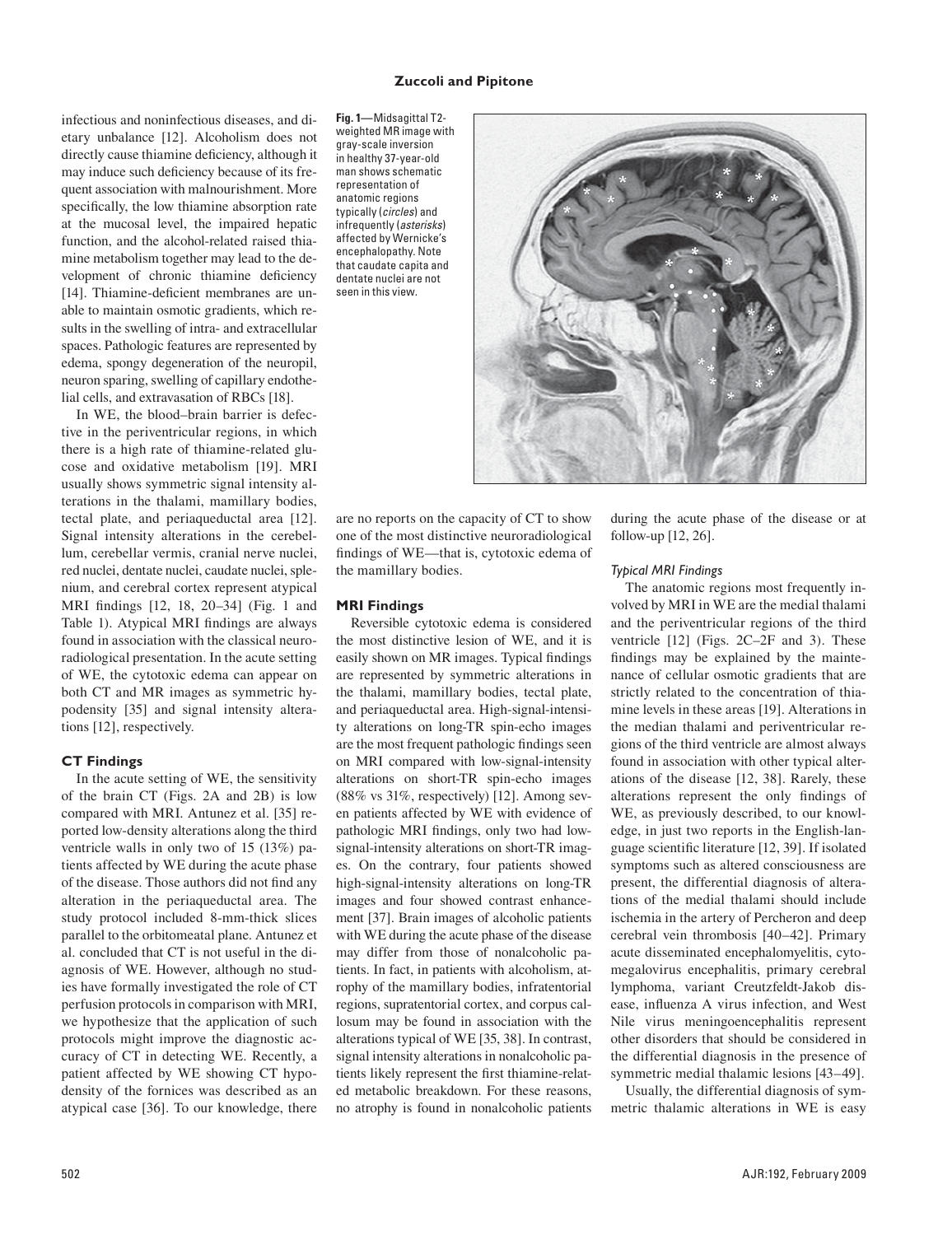

**BLE 1: Atypical MRI Findings of Acute Wernicke's Encephalopathy**

because such alterations are almost always found in association with other classical neuroradiological signs represented by symmetric alterations in the thalami, mamillary bodies, tectal plate, and periaqueductal area [12, 39]. Signal intensity alterations and contrast enhancement in mamillary bodies are seen significantly more often in alcoholic patients [12]. Furthermore, contrast enhancement of the mamillary bodies may be the only sign of WE [12, 50]. This phenomenon has also been described in a pediatric patient who also showed signal intensity alterations of the medial thalami and periaqueductal gray matter [51] and may be similar to the well-known "fogging effect" [52] or to the increased detection of small lesions with contrast-enhanced T1-weighted images compared with T2-weighted images [53]. These findings support the indication to administer gadoliniumbased contrast material when no signs of WE are found on unenhanced MR images. Movement artifacts are frequently seen in acute WE imaging studies, especially if changes in consciousness are present; however, in our experience, movement artifacts do not significantly affect the diagnostic accuracy [12].

## *Atypical MRI Findings*

Atypical MRI findings are represented by symmetric alterations of the cerebellum, vermis of cerebellum, cranial nerve nuclei, red nuclei, dentate nuclei, caudate nuclei, splenium, and cerebral cortex [12, 18, 20–34] (Figs. 3 and 4). Cerebellar signal intensity alterations are rare in WE, but they have been reported in patients both with and without alcoholism. Cerebellar alterations are reversible and invariably associated with other typical findings; however, cerebellar alterations have also been associated with atypical findings [12, 20–22, 24]. Pathologic studies have shown a higher prevalence of cerebellar involvement compared with that observed in imaging studies. In fact, the cerebellum has been reported to be involved in more than half of WE cases [54].

The differential diagnosis of symmetric signal intensity alterations of the dentate nuclei, vestibular cranial nerves nuclei, abducens, red nuclei, and splenium include metronidazoleinduced encephalopathy [55]. Nonalcoholic patients with WE may show virtually the same MRI features of metronidazole-induced encephalopathy in addition to those typical of WE [20, 21, 31]. Perhaps the conversion of metronidazole to a thiamine analog and its vi-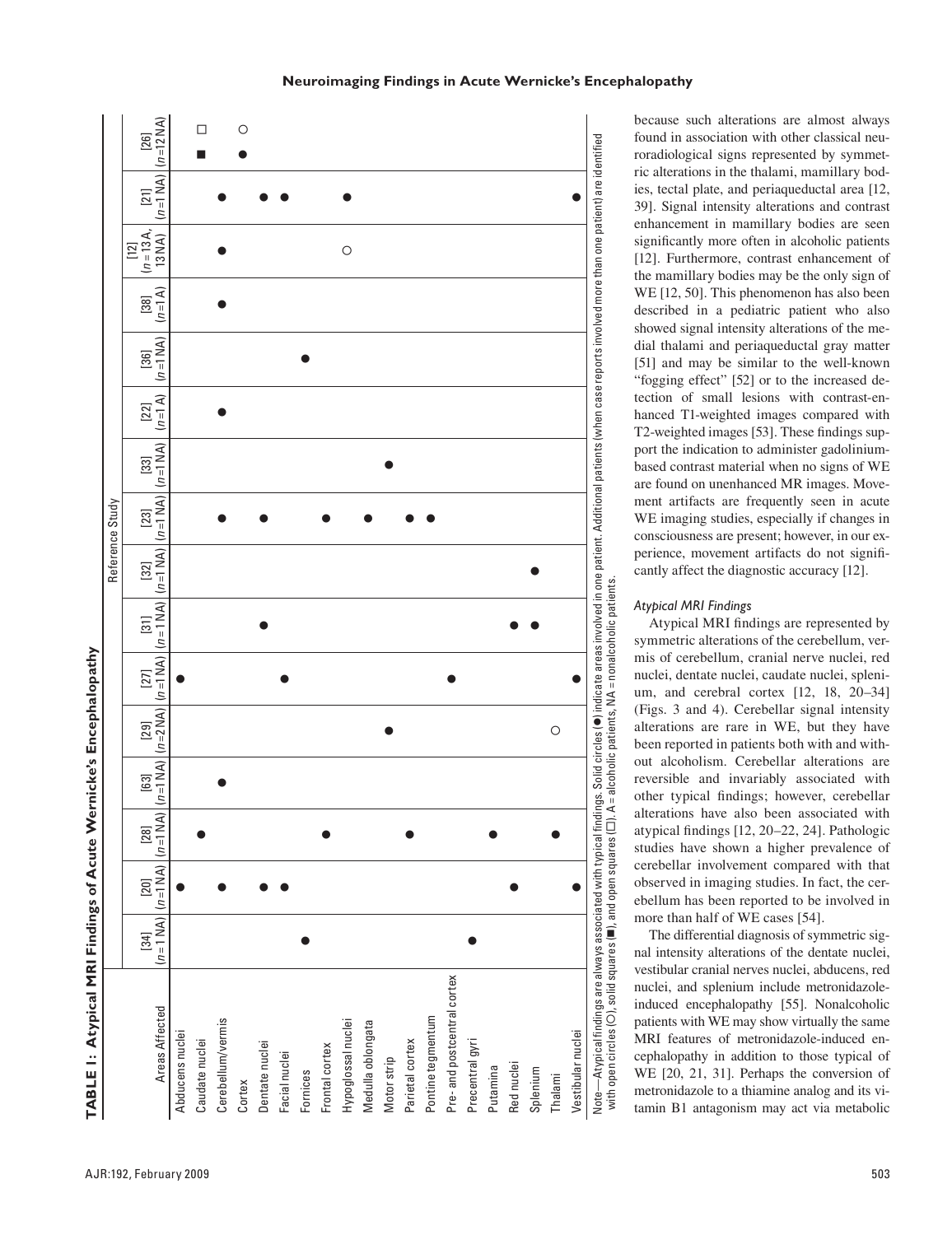

**Fig. 2—**33-year-old man affected by acute Wernicke's encephalopathy caused by severe malnutrition.

**A** and **B,** Axial unenhanced CT images show low-density alteration in periaqueductal area (*arrows,* **A**) and mild low-density alterations along third ventricle walls associated with mass effect (*arrows,* **B**).

**C** and **D,** Axial T1-weighted conventional images show low signal intensity of periaqueductal gray matter (*arrow,* **C**) and periventricular region of third ventricle (*arrows,* **D**).

**E** and **F,** Axial FLAIR images show signal intensity alterations of mamillary bodies (*white arrows,* **E**), periaqueductal area (*black arrow,* **E**), and periventricular region of third ventricle (*arrows,* **F**).

pathways similar to those operating in WE [56, 57]. Therefore, the differential diagnosis between WE and metronidazole-induced encephalopathy may be difficult in malnourished patients treated with metronidazole.

Few published studies exist on selective cranial nerve nuclei involvement, and those have described abducens, facial, vestibular, and hypoglossal nerve nuclei signal intensity alterations only on long-TR images [12, 20, 21]. These changes have always been found in nonalcoholic patients in association with the other typical alterations of the disease. The signal intensity alterations can be reverted by thiamine supplementation similar to those typical of the disease. To date, it remains unclear whether cranial nerve nuclei involvement represents a distinctive pattern in nonalcoholic patients. The presence of cortical lesions in association with coma may indicate a poor prognosis as a consequence of irreversible brain damage, as shown in two patients [26].

## **Diffusion-Weighted Imaging and Apparent Diffusion Coefficient**

There are few data regarding the appearance of WE lesions on diffusion-weighted imaging (DWI) and apparent diffusion coefficient (ADC) transformation during the acute phase of the disease. DWI can detect changes in the diffusion of water molecules and may also show early ischemic changes in brain tissue [58, 59]. WE alterations typically show restricted diffusion, suggestive of cytotoxic edema [60]. However, DWI may show only slightly increased signal intensities within the thalami and periaqueductal area bilaterally but no signal intensity alterations in the other brain regions or no signal intensity abnormalities of the affected brain areas (Figs. 4C and 4D, and Fig. 5B). Thus, DWI may not be sensitive enough to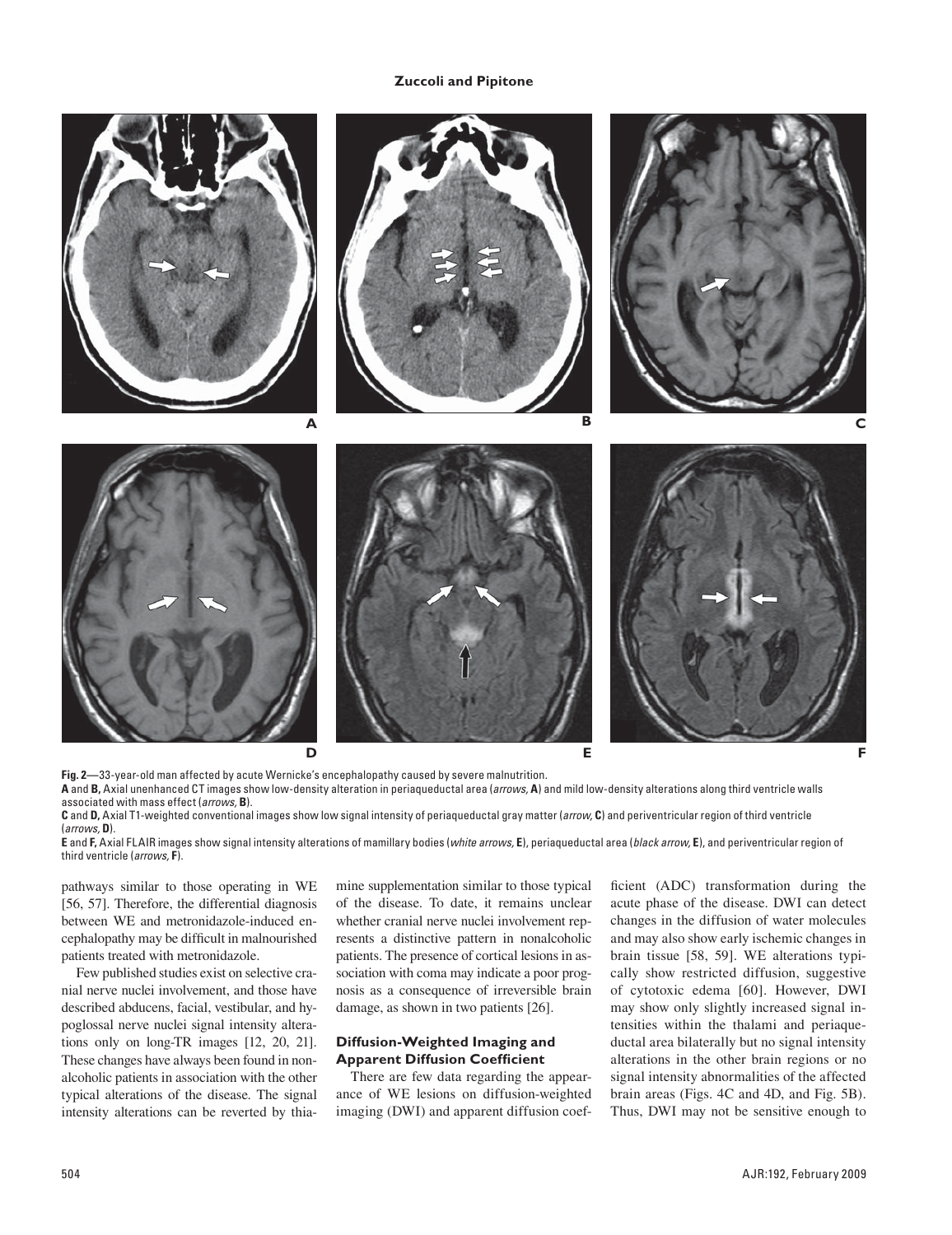









**Fig. 4—**54-year-old woman with chronic myeloid leukemia resistant to imatinib mesylate therapy. **A** and **B,** Coronal T2-weighted MR images show signal intensity alterations of periventricular region of third ventricle (*black arrows,* **A**) and mamillary bodies (*white arrows,* **A**). Selective alterations of facial nerve nuclei (*white arrows,* **B**) in association with periaqueductal (*black arrows,* **B**) and thalamic (*arrowheads,* **B**) alterations are also seen.

**C,** Diffusion-weighted image does not show signal intensity alteration in tectal plate (*arrows*) and mamillary bodies (*arrowheads*).

**D,** Diffusion-weighted image shows no signs of decreased or increased diffusion in thalami (*arrows*) affected by Wernicke's encephalopathy.

lactate peak in the cerebellum that did not resolve completely, suggesting tissue necrosis. In the other case, a remarkable lactate increase in the thalami represented the only alteration. This increase was attributed to the presence of anaerobe oxidation and thiamine deficiency worsened by an excessive parenteral dextrose load. To date, MR functional images do not have a clinical prognostic impact.

#### **Discussion**

**B**

The clinical diagnosis of WE traditionally rests on the presence of the classical triad (ocular signs, altered consciousness, and ataxia) described by Wernicke [1] in his original article. However, this classical clinical triad is found, in fact, in only a minority of WE patients [3, 11, 12]. As a result, WE is often clinically underdiagnosed, particularly when patients present with atypical clinical manifestations or have no history of alcohol intake. New criteria have been proposed in an attempt to capture more effectively the spectrum of WE clinical manifestations [13], but it is unclear how these criteria perform in settings different from that in which they were generated and whether they have found wide acceptance in clinical practice.

Neuroimaging studies are powerful tools in supporting the diagnosis of WE and can also

**Fig. 3—**60-year-old woman with history of gastric cancer treated with gastrectomy who presented with changes in consciousness and nystagmus. **A,** Axial T2-weighted image shows high signal intensity of both periaqueductal gray matter and quadrigeminal plate (*arrow*). **B,** Contrast-enhanced image of affected areas shows

characteristic "Ω" shape (*arrow*).

reveal WE lesions [26]. The role of ADC in the diagnosis of WE is unclear because various patterns of decreased, normal, or increased ADC values have been described in WE [22, 60–63].

## **MR Spectroscopy**

We know of only two reports on MR spectroscopy in humans [24, 62]. In one case, the authors showed low levels of *N*-acetylaspartate/ creatine in the thalamus and cerebellum and a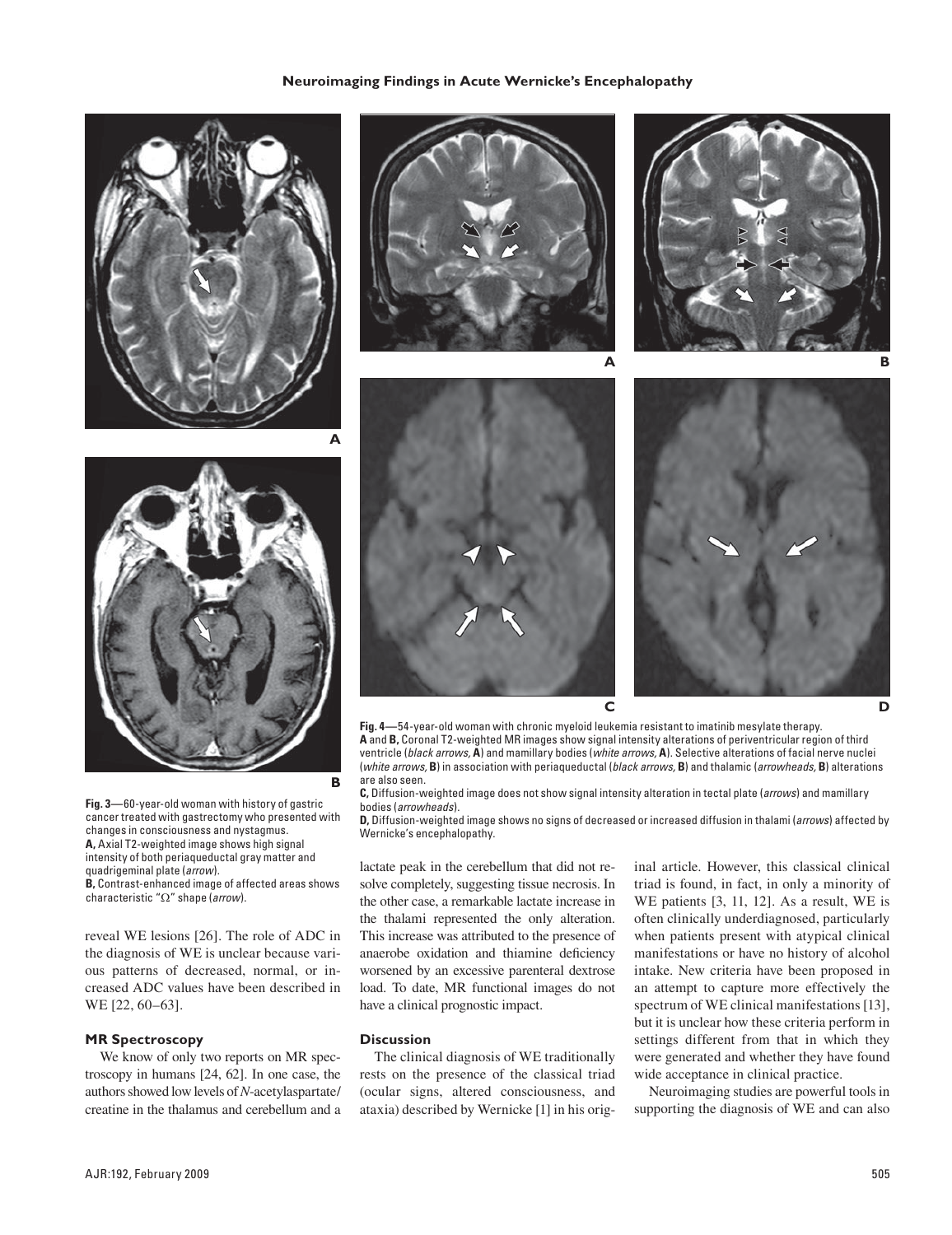

**Fig. 5—**62-year-old woman admitted to hospital for altered consciousness after 2 weeks of nausea, vomiting, and diarrhea. **A,** Sagittal FLAIR image shows extensive signal intensity alteration of mesencephalon, central gray matter, and posterior medulla (*white arrows*). Signal intensity alterations of thalamus (*white asterisk*), tectal plate (*black asterisk*), and corpus callosum (*black arrow*) are seen. **B,** Diffusion-weighted image shows areas of restricted diffusion of thalami (*arrows*).

help to distinguish WE from other neurologic disorders, especially in comatose patients. Long-TR MR images are the most sensitive sequences. Symmetric alterations in the thalami, mamillary bodies, tectal plate, and periaqueductal area represent typical lesions of WE, but atypical lesions may also been seen. As we have shown here, atypical changes of WE almost always have been described in nonalcoholic patients and only in association with the typical alterations with the exception of two alcoholic patients showing cerebellar involvement associated with the characteristic findings of the disease [6, 32]. The reasons why specific brain areas are affected by WE are poorly understood, but we speculate that the brain areas characterized by intense thiamine metabolism would be those that appear to be typically involved on MRI. On the other hand, atypical MRI findings of WE, which occur in nonalcoholic patients only, are very similar to those of metronidazole-induced encephalopathy, suggesting that WE and metronidazole-induced encephalopathy may share common metabolic pathways [56, 57]. Because atypical lesions have been reported only in nonalcoholic patients with WE, it would be tempting to surmise that alcohol may have a protective effect on the brain areas that show atypical lesions in WE, although at the present this hypothesis remains a matter of speculation.

Turning to other applications of MRI, the roles of DWI and ADC and of MR spectroscopy are still unclear. Contrast-enhanced MRI is usually not required; however, in patients in whom there is a clinical suspicion of WE but no lesions on unenhanced MR images, gadolinium-based contrast material should always be administered because contrast enhancement of the mamillary bodies may be the only sign of WE [12, 50].

In conclusion, a thorough knowledge of the neuroimaging findings of WE may assist in making an early diagnosis and thus in reducing the morbidity and mortality associated with this disease. Close cooperation between radiologists and physicians is required, particularly when patients present without clear-cut clinical manifestations or with no history of alcohol intake.

### **References**

- 1. Wernicke C. Die akute hämorrhagische polioencephalitis superior. *Fischer Verlag, Kassel. Lehrbuch der Gehirnkrankheiten für Ärzte und Studierende* 1881; II:229–242
- 2. Campbell ACP, Russell WR. Wernicke's encephalopathy: the clinical features and their probable relationship to vitamin B deficiency. *Q J Med*  1941; 10:41–64
- 3. Harper CG, Giles M, Finlay-Jones R. Clinical signs in the Wernicke-Korsakoff complex: a retrospective analysis of 131 cases diagnosed at necropsy. *J Neurol Neurosurg Psychiatry* 1986; 49:341–345
- 4. Lindboe CF, Loberg EM. Wernicke's encephalopathy in non-alcoholics: an autopsy study. *J Neurol Sci* 1989; 90:125–129
- 5. Torvik A, Lindboe CF, Rogde S. Brain lesions in alcoholics: a neuropathological study with clinical correlations. *J Neurol Sci* 1982; 56:233–248
- 6. Harper C. Wernicke's encephalopathy: a more common disease than realised—a neuropathological study of 51 cases. *J Neurol Neurosurg Psychiatry* 1979; 42:226–231
- 7. Harper C. The incidence of Wernicke's encephalopathy in Australia: a neuropathological study of 131 cases. *J Neurol Neurosurg Psychiatry* 1983; 46:593–598
- 8. Vasconcelos MM, Silva KP, Vidal G, Silva AF, Domingues RC, Berditchevsky CR. Early diagnosis of pediatric Wernicke's encephalopathy. *Pediatr Neurol* 1999; 20:289–294
- 9. Thomson AD, Cook CCH, Guerrini I, Sheedy D, Harper C, Marshall EA. Wernicke's encephalopathy: "plus ça change, plus c'est la mème chose." *Alcohol Alcohol* 2008; 43:180–186
- 10. Butterworth RF, Gaudreau C, Vincelette J, Bourgault AM, Lamothe F, Nutini AM. Thiamine deficiency and Wernicke's encephalopathy in AIDS. *Metab Brain Dis* 1991; 6:207–212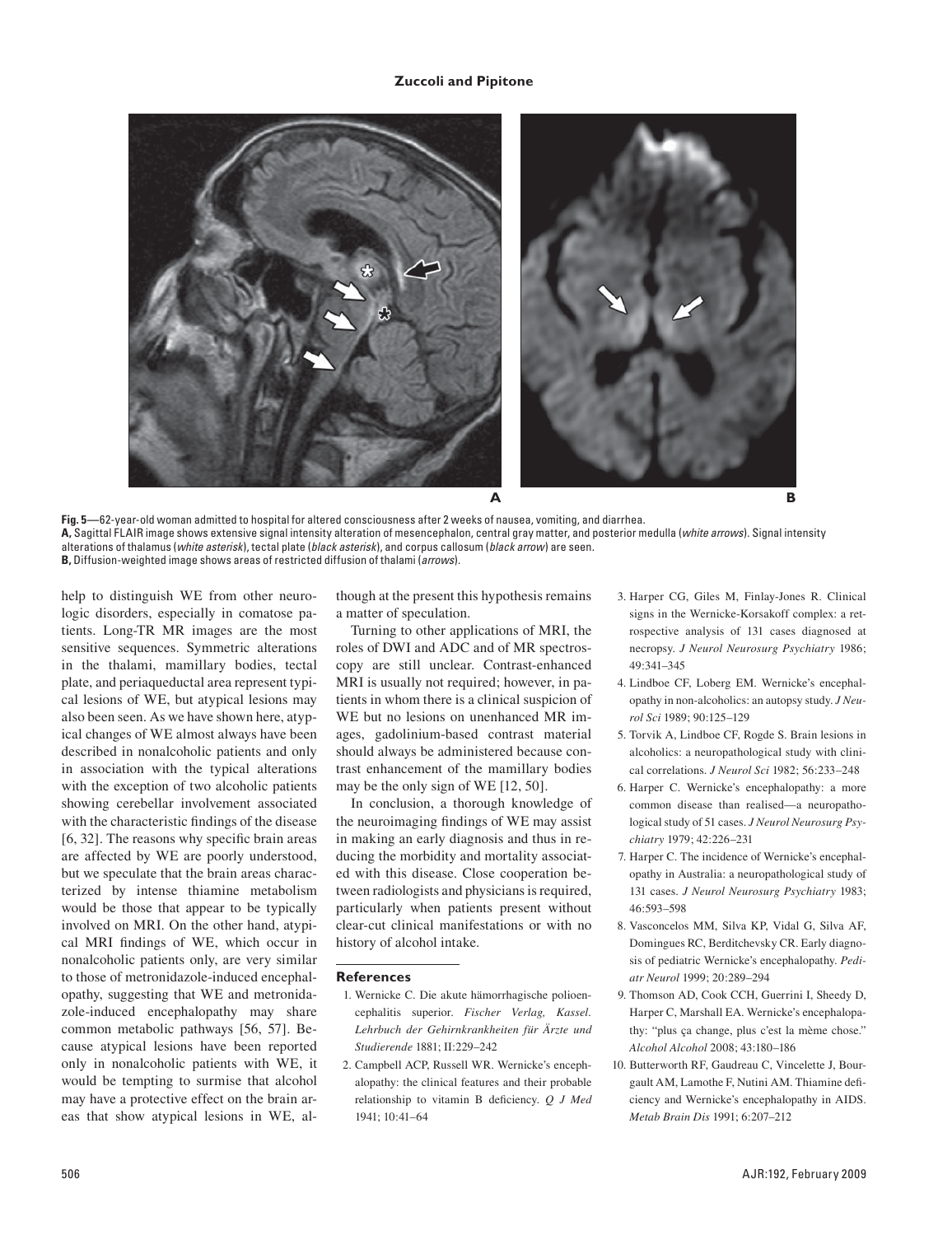#### **Neuroimaging Findings in Acute Wernicke's Encephalopathy**

- 11. Victor M. The Wernicke-Korsakoff syndrome. In: Bruyn GW, Vinken PJ, eds. *Handbook of clinical neurology*. Amsterdam, The Netherlands: North Holland, 1976:243–270
- 12. Zuccoli G, Gallucci M, Capellades J, et al. Wernicke encephalopathy: MR findings at clinical presentation in twenty-six alcoholic and nonalcoholic patients. *Am J Neuroradiol* 2007; 28:1328– 1331
- 13. Caine D, Halliday GM, Kril JJ, Harper CG. Operational criteria for the classification of chronic alcoholics: identification of Wernicke's encephalopathy. *J Neurol Neurosurg Psychiatry* 1997; 62: 51–60
- 14. Thomson AD. Mechanisms of vitamin deficiency in chronic alcohol misusers and the development of the Wernicke-Korsakoff syndrome. *Alcohol Alcohol Suppl* 2000; 35:2–7
- 15. Haid RW, Gutmann L, Crosby TW. Wernicke-Korsakoff encephalopathy after gastric plication. *JAMA* 1982; 247:2566–2567
- 16. Chaves LC, Faintuch J, Kahwage S, Alencar FA. A cluster of polyneuropathy and Wernicke-Korsakoff syndrome in a bariatric unit. *Obes Surg* 2002; 12:328–334
- 17. Shuster MH, Vazquez JA. Nutritional concerns related to Roux-en-Y gastric bypass: what every clinician needs to know. *Crit Care Nurs Q* 2005; 28:227–260
- 18. Suzuki S, Ichijo M, Fujii H, Matsuoka Y, Ogawa Y. Acute Wernicke's encephalopathy: comparison of magnetic resonance images and autopsy findings. *Intern Med* 1996; 35:831–834
- 19. Harper C, Butterworth RF. Nutritional and metabolic disorders. In: Graham DI, Lantos PL, eds. *Greenfield's neuropathology*, 6th ed., vol. 1. London, UK: Hodder Arnold, 1997:601–652
- 20. Bae SJ, Lee HK, Lee JH, Choi CG, Suh DC. Wernicke's encephalopathy: atypical manifestation at MR imaging. *Am J Neuroradiol* 2001; 22:1480– 1482
- 21. Zuccoli G, Motti L. Atypical Wernicke's encephalopathy showing lesions in the cranial nerve nuclei and cerebellum. *J Neuroimaging* 2008; 18: 194–197
- 22. Lapergue B, Klein I, Olivot JM, Amarenco P. Diffusion weighted imaging of cerebellar lesions in Wernicke's encephalopathy. *J Neuroradiol* 2006; 33:126–128
- 23. Liu YT, Fuh JL, Lirng JF, Li AF, Ho DM, Wang SJ. Correlation of magnetic resonance images with neuropathology in acute Wernicke's encephalopathy. *Clin Neurol Neurosurg* 2006; 108:682–687
- 24. Murata T, Fujito T, Kimura H, Omori M, Itoh H, Wada Y. Serial MRI and (1)H-MRS of Wernicke's encephalopathy: report of a case with remarkable cerebellar lesions on MRI. *Psychiatry Res* 2001; 108:49–55
- 25. Zhong C, Jin L, Fei G. MR imaging of nonalcoholic Wernicke encephalopathy: a follow-up study. *Am J Neuroradiol* 2005; 26:2301–2305
- 26. Fei GQ, Zhong C, Jin L, et al. Clinical characteristics and MR imaging features of nonalcoholic Wernicke encephalopathy. *Am J Neuroradiol*  2008; 29:164–169
- 27. Nolli M, Barbieri A, Pinna C, Pasetto A, Nicosia F. Wernicke's encephalopathy in a malnourished surgical patient: clinical features and magnetic resonance imaging. *Acta Anaesthesiol Scand*  $2005:49:1566 - 1570$
- 28. D'Aprile P, Tarantino A, Santoro N, Carella A. Wernicke's encephalopathy induced by total parenteral nutrition in patient with acute leukaemia: unusual involvement of caudate nuclei and cerebral cortex on MRI. *Neuroradiology* 2000; 42: 781–783
- 29. Doss A, Mahad D, Romanowski CA. Wernicke encephalopathy: unusual findings in nonalcoholic patients. *J Comput Assist Tomogr* 2003; 27:235– 240
- 30. Kim HA, Lee H. Atypical Wernicke's encephalopathy with remarkable cerebellar lesions on diffusionweighted MRI. *Eur Neurol* 2007; 58: 51–53
- 31. Kang SY, Kang JH, Choi JC, Choi G. Wernicke's encephalopathy: unusual manifestation on MRI. *J Neurol* 2005; 252:1550–1552
- 32. Loh Y, Watson WD, Verma A, Krapiva P. Restricted diffusion of the splenium in acute Wernicke's encephalopathy. *J Neuroimaging* 2005; 15:373–375
- 33. Blanco-Múñez O, Suarez-Gauthier A, Martín-García H, Díaz-Konrad V, Antonio-Román V, Cabello A. Unusual cortical compromise in a case of Wernicke's encephalopathy [in Spanish]. *Rev Neurol* 2006; 42:596–599
- 34. Bonucchi J, Hassan I, Policeni B, Kaboli P. Thyrotoxicosis associated Wernicke's encephalopathy. *J Gen Intern Med* 2008; 23:106–109
- 35. Antunez E, Estruch R, Cardenal C, Nicolas JM, Fernandez-Sola J, Urbano-Marquez A. Usefulness of CT and MR imaging in the diagnosis of acute Wernicke's encephalopathy. *AJR* 1998; 171: 1131–1137
- 36. Swenson AJ, St. Louis EK. Computed tomography findings in thiamine deficiency–induced coma. *Neurocrit Care* 2006; 5:45–48
- 37. Weidauer S, Nichtweiss M, Lanfermann H, Zanella FE. Wernicke encephalopathy: MR findings and clinical presentation. *Eur Radiol* 2003; 13:1001–1009
- 38. Lee ST, Jung YM, Na DL, Park SH, Kim M. Corpus callosum atrophy in Wernicke's encephalopathy. *J Neuroimaging* 2005; 15:367–372
- 39. Donnal JF, Heinz ER, Burger PC. MR of reversible thalamic lesions in Wernicke syndrome. *Am J Neuroradiol* 1990; 11:893–894
- 40. Percheron G. The anatomy of the arterial supply of the human thalamus and its use for the interpretation of the thalamic vascular pathology. *Z Neurol* 1973; 205:1–13
- 41. Matheus MG, Castillo M. Imaging of acute bilateral paramedian thalamic and mesencephalic infarcts. *Am J Neuroradiol* 2003; 24:2005–2008
- 42. Forsting M, Krieger D, Seier U, Hacke W. Reversible bilateral thalamic lesions caused by primary internal cerebral vein thrombosis: a case report. *J Neurol* 1989; 236:484–486
- 43. Masson C, Colombani JM. Primary acute disseminated encephalomyelitis in the adult. Study of 6 year follow-up of 2 patients [in French]. *Presse Med* 2002; 31:1739–1745
- 44. Brechtelsbauer DL, Urbach H, Sommer T, Blumcke I, Woitas R, Solymosi L. Cytomegalovirus encephalitis and primary cerebral lymphoma mimicking Wernicke's encephalopathy. *Neuroradiology* 1997; 39:19–22
- 45. Zeidler M, Sellar RJ, Collie DA, et al. The pulvinar sign on magnetic resonance imaging in variant Creutzfeldt-Jakob disease. *Lancet* 2000; 355: 1412–1418
- 46. Nagai T, Yagishita A, Tsuchiya Y, Asamura S, Kurokawa H, Matsuo N. Symmetrical thalamic lesions on CT in influenza A virus infection presenting with or without Reye syndrome. *Brain Dev* 1993; 15:67–73
- 47. Rosas H, Wippold FJ. West Nile virus: case report with MR imaging findings. *Am J Neuroradiol*  2003; 24:1376–1378
- 48. Petropoulou KA, Gordon SM, Prayson RA, Ruggierri PM. West Nile virus meningoencephalitis: MR imaging findings. *Am J Neuroradiol* 2005; 26:1986–1995
- 49. Ali M, Safriel Y, Sohi J, Llave A, Weathers S. West Nile virus infection: MR imaging findings in the nervous system. *Am J Neuroradiol* 2005; 26:289–297
- 50. Shogry ME, Curnes JT. Mamillary body enhancement on MR as the only sign of acute Wernicke encephalopathy. *Am J Neuroradiol* 1994; 15:172–174
- 51. Harter SB, Nokes SR. Gadolinium-enhanced MR findings in a pediatric case of Wernicke encephalopathy. *Am J Neuroradiol* 1995; 16:700–702
- 52. Asato R, Okumura R, Konishi J. "Fogging effect" in MR of cerebral infarct. *J Comput Assist Tomogr* 1991; 15:160–162
- 53. Sze G, Milano E, Johnson C, Heier L. Detection of brain metastases: comparison of contrast-enhanced MR with unenhanced MR and enhanced CT. *Am J Neuroradiol* 1990; 11:785–791
- 54. Victor M, Adams RD, Collins GH. *The Wernicke-Korsakoff syndrome and related neurological disorders due to alcoholism and malnutrition*, 2nd ed. Philadelphia, PA: FA Davis, 1989
- 55. Kim E, Na DG, Kim EY, Kim JH, Son KR, Chang